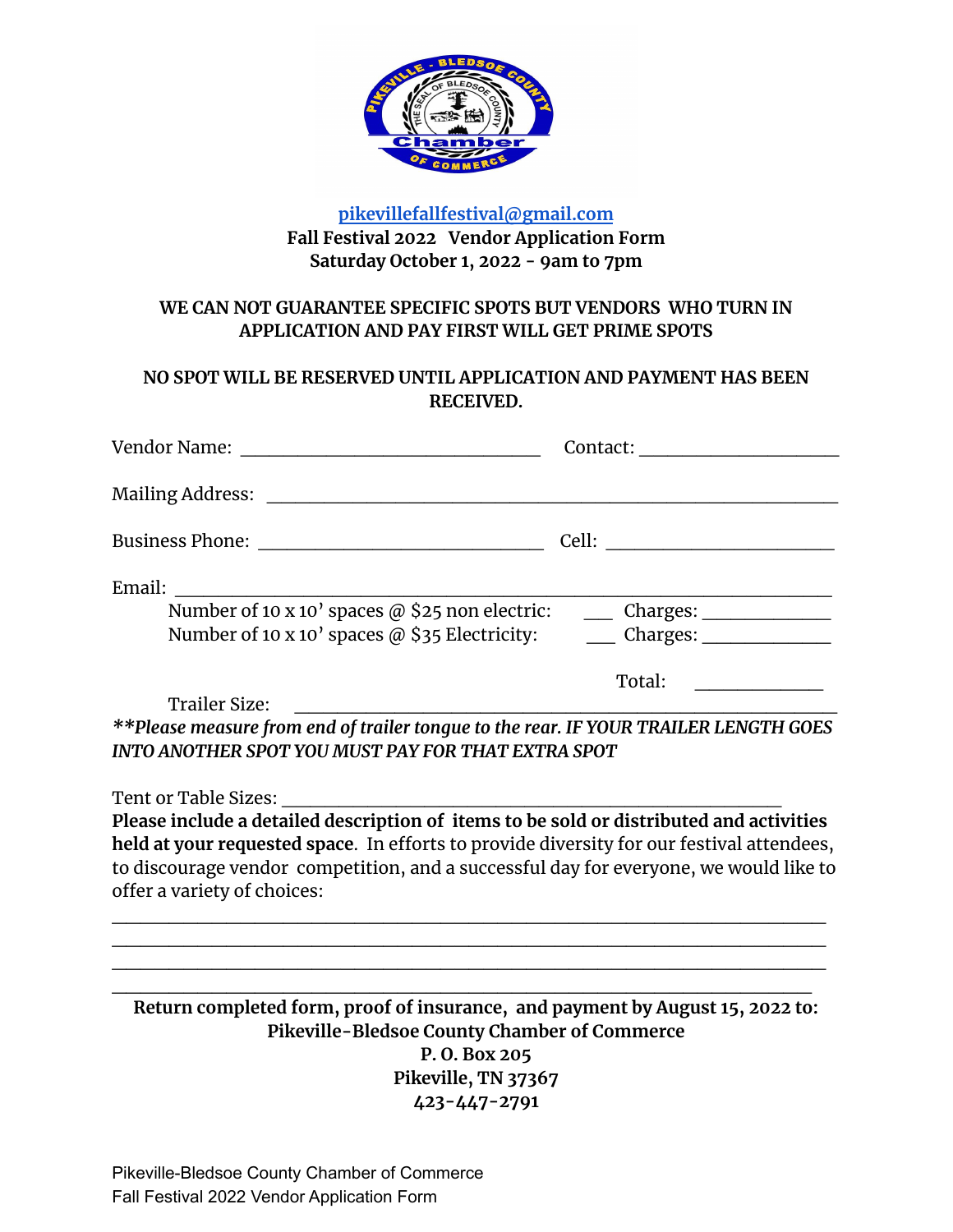

Pikeville- Bledsoe County Chamber of Commerce Fall Festival Waiver

Waiver: Pikeville-Bledsoe County Chamber of Commerce and its representatives have the right to refuse any application. The Vendor shall defend, save, and hold harmless the City of Pikeville, Bledsoe County, the Pikeville-Bledsoe County Chamber of Commerce, their respective officers, agents, board members, staff, volunteers, sponsors and assigns from any claims, damages, losses, liability, or expense which may arise, and shall not be held responsible for any loss or damage due to fire, accident, theft, weather, acts of God, vandalism, or any other loss or injury whatsoever or not specifically described herein, whether past, present, or future. Booths are Not insured by the City of Pikeville, Bledsoe County, the Pikeville-Bledsoe County Chamber of Commerce or any sponsoring agents. Exhibitors must make provisions for safeguarding their goods. Exhibitors must have replacement cost insurance for all personal property. Exhibitors assume all liability for protection, care, and maintenance of exhibiors's property.

# **Any Vendor NOT holding valid liability insurance exhibits at their own risk and assumes all Liability.**

Please sign to acknowledge that you have read all of the information, rules, and regulations and agree to be bound by this contract.

I have enclosed a check or money order made payable to Pikeville-Bledsoe County Chamber of Commerce and have attached Proof of Insurance.

Business/Organization Authorized Signature Date

 $\frac{1}{2}$  ,  $\frac{1}{2}$  ,  $\frac{1}{2}$  ,  $\frac{1}{2}$  ,  $\frac{1}{2}$  ,  $\frac{1}{2}$  ,  $\frac{1}{2}$  ,  $\frac{1}{2}$  ,  $\frac{1}{2}$  ,  $\frac{1}{2}$  ,  $\frac{1}{2}$  ,  $\frac{1}{2}$  ,  $\frac{1}{2}$  ,  $\frac{1}{2}$  ,  $\frac{1}{2}$  ,  $\frac{1}{2}$  ,  $\frac{1}{2}$  ,  $\frac{1}{2}$  ,  $\frac{1$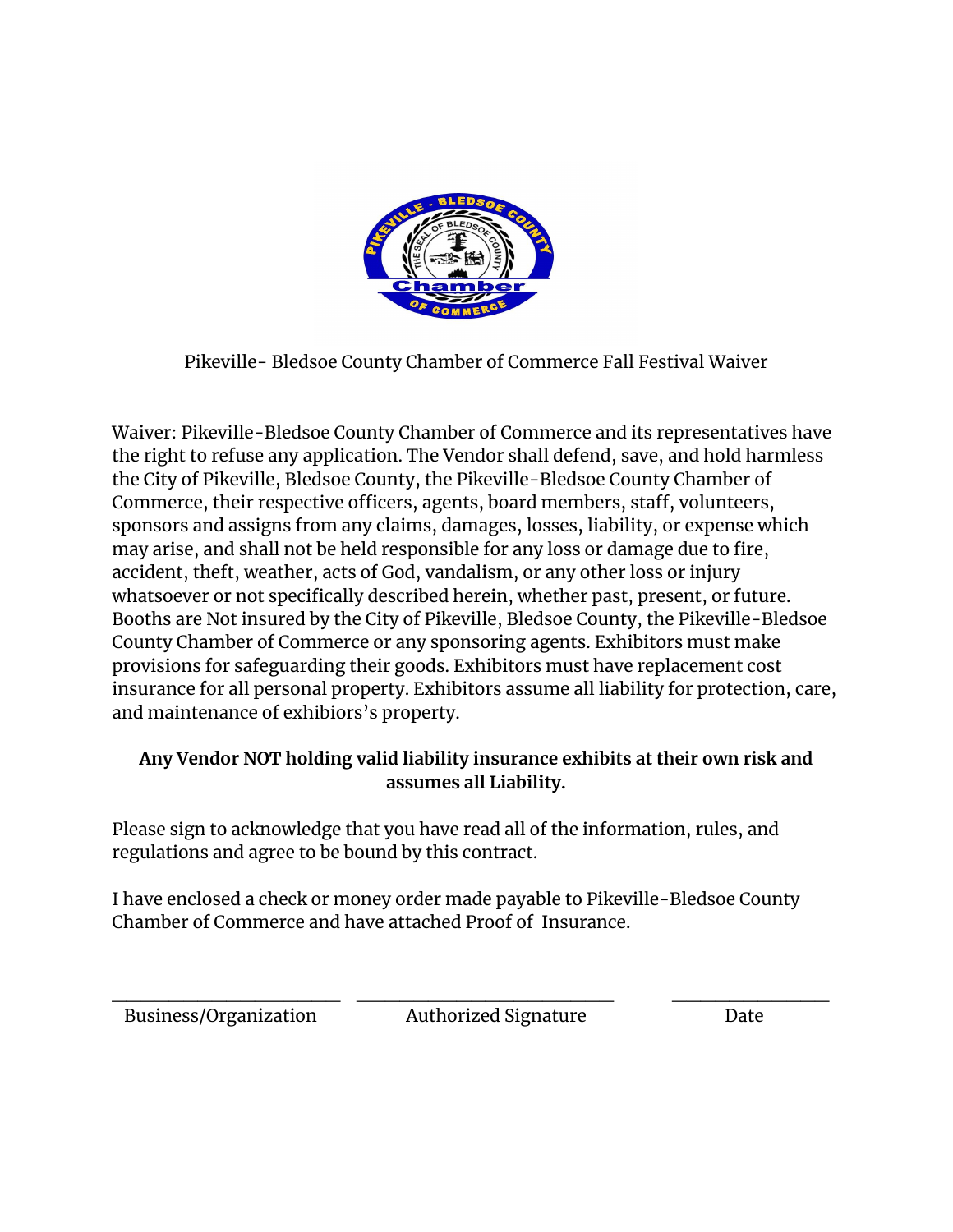

#### **Vendor Information**

- 1. We can not guarantee specific spots, however, vendors who complete applications and pay early will get prime spots on Main Street
- 2. No spot will be reserved until application and payment has been received.
- 3. Non Electric Spots \$25. Electric Spots \$35
- 4. Spaces will be 10 x 10 feet.
- 5. Each vendor is responsible for their own sales tax of 9.25%.
- 6. Booths should remain open until 7:00 P.M.
- 7. Check in time which will be between 7:00 A.M. and 8:30 A.M., C.S.T. October 1st, 2022 We will notify the week before of your assigned space. A map will also be posted on the Festival Facebook Page. You will be able to back in your trailer at your assigned time, then move your truck to the designated parking area. Vendors without trailers will be able to unload their vehicles at their assigned times, then park them in the designated parking area.
- 8. Vendors must provide their own tent, tables, chairs, power strips, electrical cords, tie downs for tent, etc. No holes may be drilled in pavement, sidewalks, or festival area.
- 9. For the safety of all festival participants, all vehicles will be required to vacate the festival area after 9:00 A.M. and will not be permitted back onto the grounds until the festival ends and the crowd has cleared. However, clean up will need to begin at the end of the festival immediately following the fireworks. Walk out and one vehicle vendors will exit first, followed by trucks pulling trailers.
- 10. In order to prevent accidents or injury, any vendor who has an emergency requiring early exit must notify festival officials and be able to walk out and carry their equipment with them. Each request will be taken under consideration on a case by case basis.